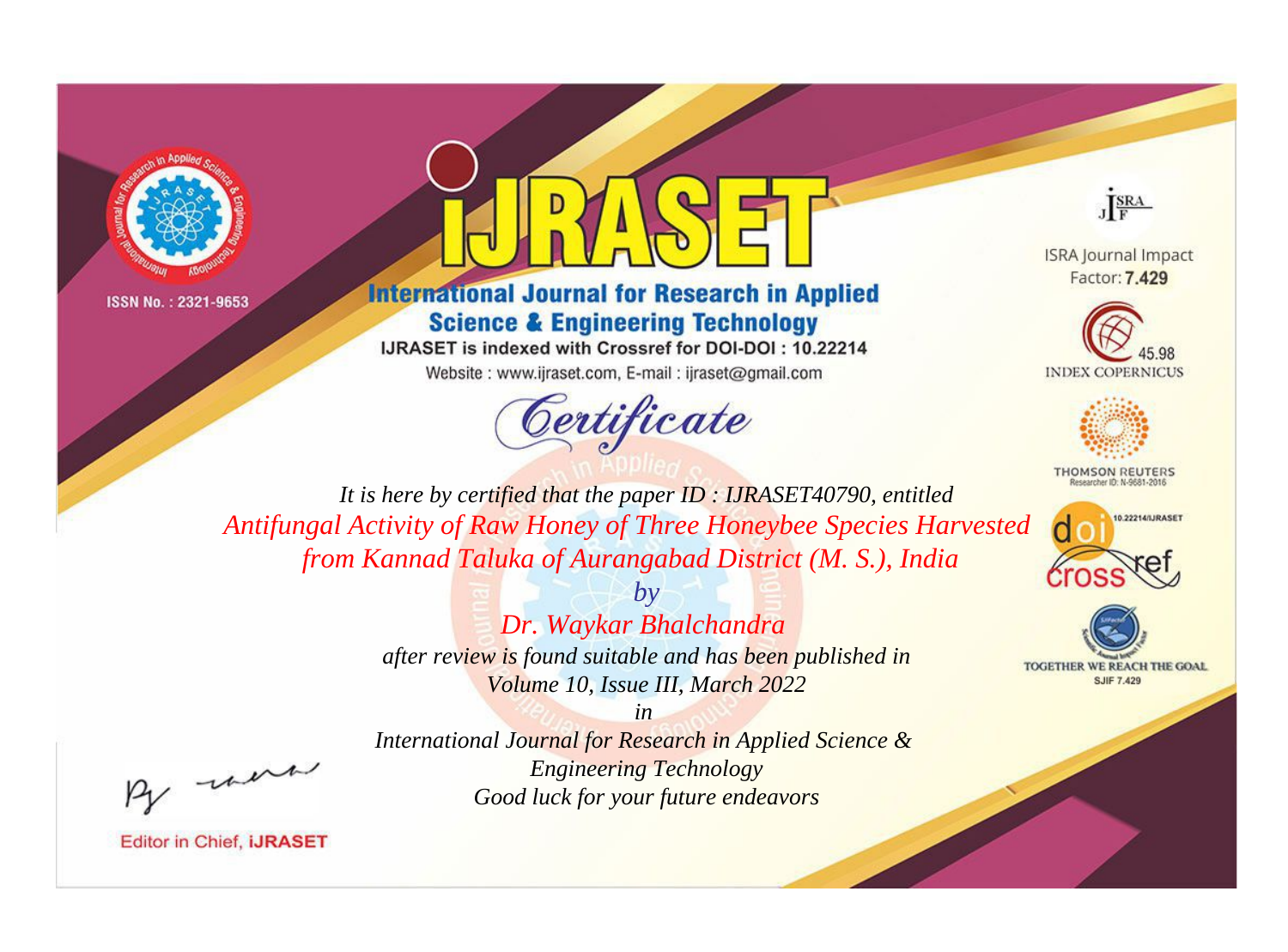

ISSN No.: 2321-9653



## **International Journal for Research in Applied Science & Engineering Technology**

IJRASET is indexed with Crossref for DOI-DOI: 10.22214 Website: www.ijraset.com, E-mail: ijraset@gmail.com



JERA

**ISRA Journal Impact** Factor: 7.429





**THOMSON REUTERS** 



TOGETHER WE REACH THE GOAL **SJIF 7.429** 

*It is here by certified that the paper ID : IJRASET40790, entitled Antifungal Activity of Raw Honey of Three Honeybee Species Harvested from Kannad Taluka of Aurangabad District (M. S.), India*

> *by Mahesh A Joshi after review is found suitable and has been published in Volume 10, Issue III, March 2022*

, un

*International Journal for Research in Applied Science & Engineering Technology Good luck for your future endeavors*

*in* 

**Editor in Chief, IJRASET**